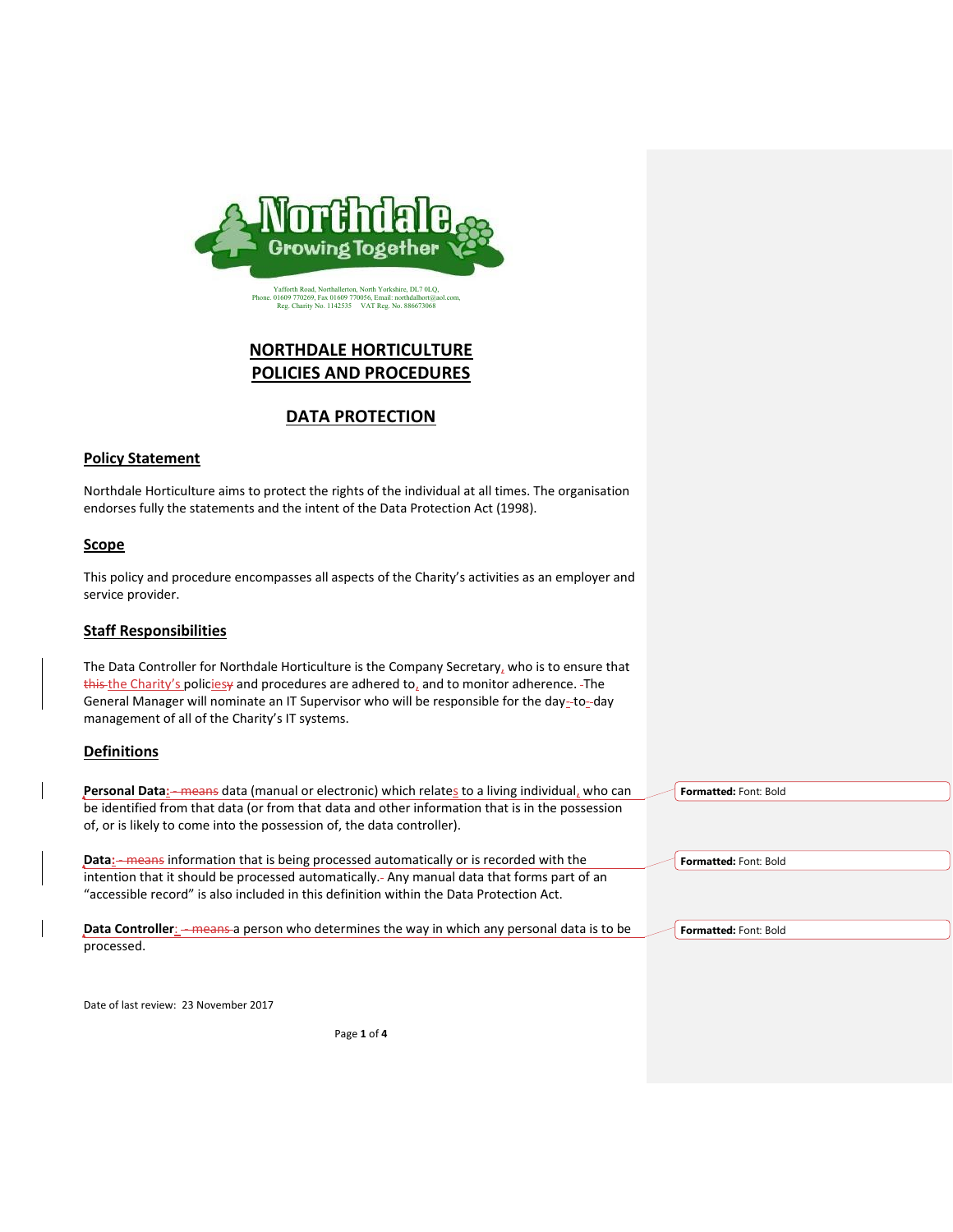| <b>Electronic or Computer Data:</b> <del>- means</del> data that is being processed by means of equipment                                                                               | Formatted: Font: Bold        |
|-----------------------------------------------------------------------------------------------------------------------------------------------------------------------------------------|------------------------------|
| operating automatically in response to instructions given for that purpose. $\frac{1}{2}$                                                                                               |                              |
| <b>Employee:</b> - means both paid Staff and Volunteers, including Trustees.                                                                                                            | Formatted: Font: Bold        |
| Service User: E means both the Service User or Trainee and their Recognised Carer.                                                                                                      | Formatted: Font: Bold        |
|                                                                                                                                                                                         | <b>Formatted: Font: Bold</b> |
| Recognised Carer: - A Recognised Carer is the person who has either been identified to<br>Northdale Horticulture as such on the Service User's admission application form, or by Social | Formatted: Font: Bold        |
| Services or other such agency.                                                                                                                                                          |                              |

### **Procedure**

### Notification

Any time that data about an individual person is held manually or electronically, it must be:

- In accordance with the Charity's Confidentiality, Record Keeping and Access to Information Policy.
- In accordance with the 8 principles of the Data Protection Act.
- Available to be seen by the person named.

#### Processing

All Employees, Service Users and Recognised Carers must be sure that data held on manual and computer files about individuals is:

- Processed fairly and lawfully.
- Accurate and up\_-to\_-date.
- Used only for defined purposes.
- Kept private.
- Kept only for as long as it is useful.
- Relevant and not excessive.

### Disclosure

- The primary principle on which disclosure of information should be based is that any disclosure should be on 'a need to know' basis.
- The disclosure of personal information always requires the permission of the subject of the enquiry.
- The identity of any person requesting information about themselves or a third party must be verified, and in the case of a third party, that the person receiving the information is properly authorised to receive it.
- Before disclosing personal information to a third party, the reason the data is required and to whom that party intends to disclose it should be verified. Personal

Date of last review: 23 November 2017

Page **2** of **4**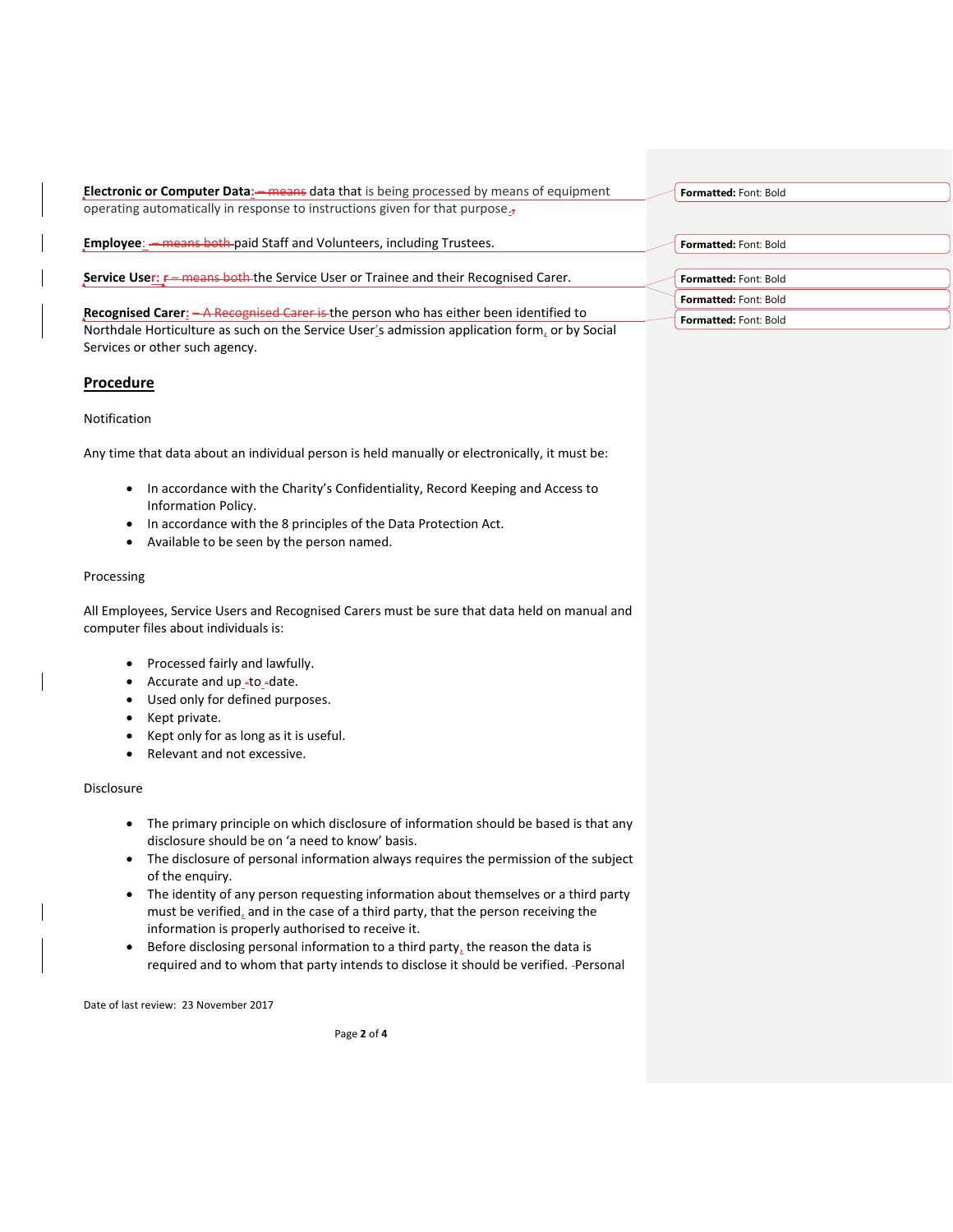information should only be disclosed when the disclosure complies with the above and the Data Protection principles.

• If an individual is aware of any data held or disclosures made that break the data protection principles, this must be reported to the Chairman of the Management Committee or the General Manager in order that the breach may be addressed.

#### Policy on Authority to Access

- The Computer Misuse Act (1990) identifies the legal framework for definition of and prosecution for unauthorised use or misuse of computers and computer systems. Whilst the Act is particularly intended to deal with unauthorised accesses from outside the organisation ("hackers"), it deals equally with unauthorised access from inside.
- It is essential that computer users understand the extent of their authority to use and access systems. Computers used for more than one purpose and those connected to the internal network provide the potential for access to personal, private and confidential data.
- This policy makes it the responsibility of computer users to guard and protect the personal ability to access systems that which only they have the authority to use.
- Computers that are being used to process confidential and financial information of a personal nature, such as salaries, must not be left logged in when unattended.
- Any employee finding that they have access to systems and data which they are not authorised to use must report this to the General Manager, in order that the access may be removed.
- Any employee with authority to access data that is no longer necessary to their work must ask for the access to be removed. Any employee who knows that unauthorised access is taking place must report this to the General Manger, in order that the access may be removed.
- Penalties under the Act fall into two main categories:
	- o Unauthorised access Anyone gaining access, or attempting to gain access to computer data they are not authorised to see, may face a fine of up to £2,000 or six months in prison, or both.
	- o Ulterior intent or unauthorised modification Anyone accessing data with an ulterior motive or modifying data without authorisation, may be sentenced to up to five years in prison or an unlimited fine, or both.

#### Data Security Policy

- All Staff must:
	- o Not leave computers that are being used to process confidential and financial information of a personal nature, such as salaries, accessible when unattended. Screen Savers are to be used. They should be set to activate after a maximum of

Date of last review: 23 November 2017

Page **3** of **4**